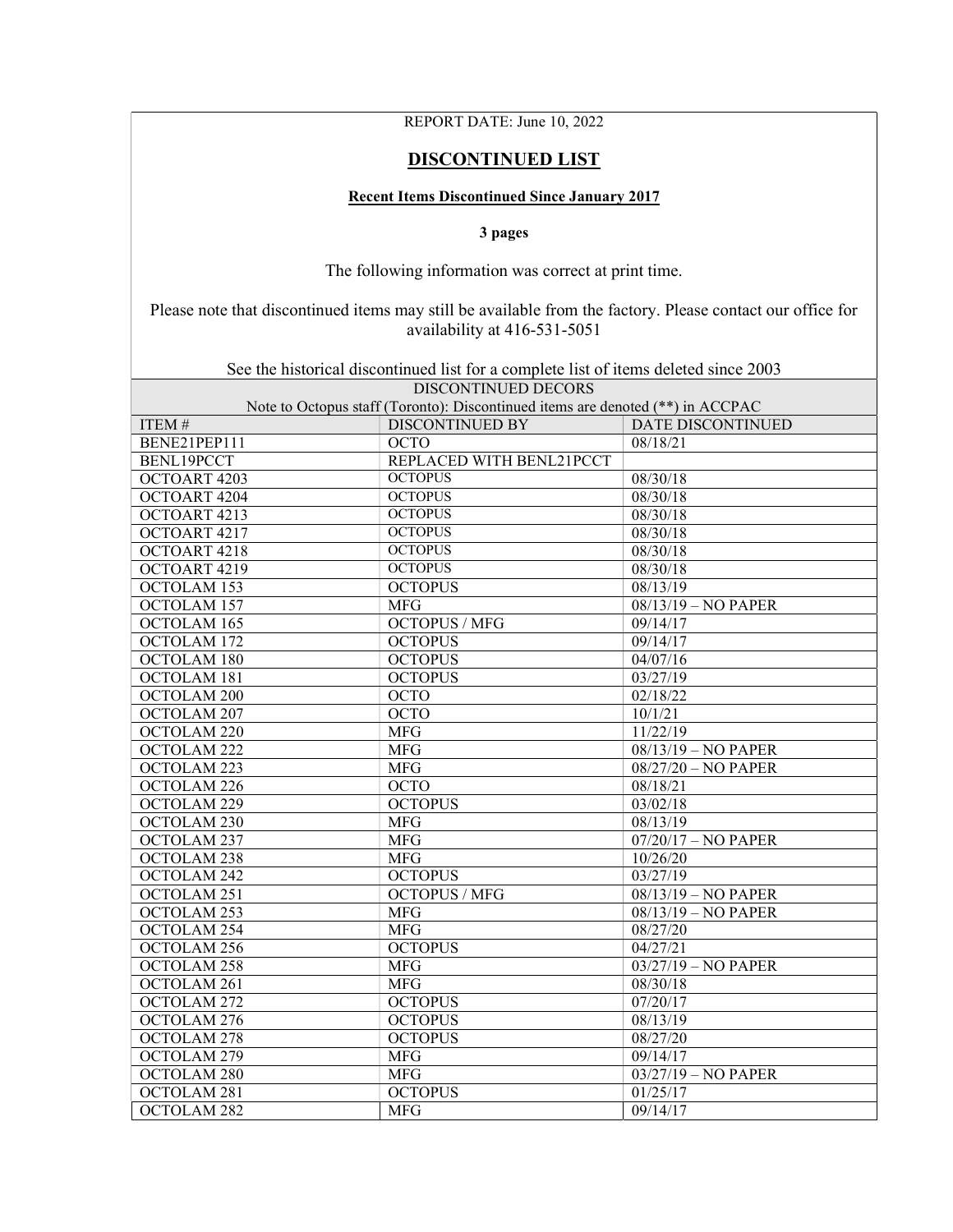| OCTOLAM <sub>284</sub> | <b>OCTOPUS</b>       | 03/02/18                                         |
|------------------------|----------------------|--------------------------------------------------|
| OCTOLAM <sub>286</sub> | <b>OCTOPUS</b>       | 08/30/18                                         |
| OCTOLAM 296            | <b>MFG</b>           | 08/18/21                                         |
| OCTOLAM 346            | <b>MFG</b>           | 03/27/19 - NO PAPER                              |
| OCTOLAM 462            | <b>MFG</b>           | 06/10/22                                         |
| OCTOLAM 535            | <b>OCTOPUS</b>       | 09/28/16                                         |
| OCTOLAM 568            | <b>MFG</b>           | 06/10/22                                         |
| OCTOLAM 569            | <b>MFG</b>           | 01/25/17                                         |
| OCTOLAM <sub>609</sub> | <b>OCTOPUS</b>       | 03/02/18                                         |
| OCTOLAM 794            | <b>OCTOPUS</b>       | 04/27/21                                         |
| OCTOLAM 796            | <b>OCTOPUS</b>       | 01/25/17                                         |
| OCTOLAM 850            | <b>OCTOPUS</b>       | 07/20/17                                         |
| OCTOLAM 855            | <b>MFG</b>           | 06/10/22                                         |
| OCTOLAM 914            | <b>OCTOPUS</b>       | 03/02/18                                         |
| OCTOLAM 918            | <b>OCTOPUS</b>       | 11/07/19                                         |
| OCTOLAM 925            | <b>OCTOPUS</b>       | 03/02/18                                         |
| OCTOLAM 926            | <b>OCTOPUS</b>       | 07/20/17                                         |
| OCTOLAM 931            | <b>OCTOPUS</b>       | 08/30/18                                         |
| OCTOLAM 933            | <b>OCTOPUS</b>       | 06/09/14                                         |
| OCTOLAM 942            | <b>OCTOPUS</b>       | 07/20/17                                         |
| OCTOLAM 949            | <b>MFG</b>           | 08/27/20                                         |
| OCTOLAM 952            | <b>OCTOPUS</b>       | 08/13/19                                         |
| OCTOLAM 953            | <b>OCTOPUS</b>       | 08/30/18                                         |
| OCTOLAM 958            | <b>MFG</b>           | 04/27/21                                         |
| OCTOLAM 967            | <b>OCTOPUS</b>       | 03/02/18                                         |
| OCTOLAM 979            | <b>OCTOPUS</b>       | 11/07/19                                         |
| OCTOLAM 985            | <b>MFG</b>           | 08/30/18                                         |
| OCTOLAM 987            | <b>OCTOPUS</b>       | 08/13/19                                         |
| OCTOLAM 990            | <b>OCTOPUS</b>       | 07/20/17                                         |
| OCTOLAM 992            | <b>OCTOPUS / MFG</b> | 12/31/17<br>09/14/17                             |
| OCTOLAM 996            | <b>OCTOPUS</b>       | 09/14/17                                         |
| OCTOLAM 1004           | <b>OCTOPUS</b>       | 08/30/18                                         |
| OCTOLAM 1005           | <b>OCTOPUS</b>       | 03/02/18                                         |
| OCTOLAM 1007           | <b>OCTOPUS</b>       | 04/27/21                                         |
| OCTOLAM 1008           | <b>OCTOPUS</b>       | 08/30/18                                         |
| OCTOLAM 1009           | <b>OCTOPUS</b>       | 08/13/19                                         |
| OCTOLAM 1015           | <b>MFG</b>           | 08/30/18                                         |
| OCTOLAM 1016           | <b>MFG</b>           | 06/10/22                                         |
| OCTOLAM 1017           | <b>MFG</b>           | 06/10/22                                         |
| OCTOLAM 1024           | <b>OCTOPUS</b>       | 08/30/18                                         |
| OCTOLAM 1031           | <b>OCTOPUS</b>       | 04/27/21                                         |
| OCTOLAM 1034           | <b>MFG</b>           | 11/07/19<br>REPLACED BY 1112                     |
| OCTOLAM 1036           | <b>MFG</b>           | 08/1/21                                          |
| OCTOLAM 1037           | <b>MFG</b>           | $08/30/18 - SEE$ 1114                            |
| OCTOLAM 1038           | <b>MFG</b>           | 04/21/17                                         |
| OCTOLAM 1041           | <b>MFG</b>           | REPLACED BY 1115<br>07/20/17<br>REPLACED BY 1116 |
| OCTOLAM 1046           | <b>MFG</b>           | 07/20/17<br>REPLACED BY 1117                     |
|                        |                      | REPLACED BY 1118                                 |
| OCTOLAM 1047           | <b>MFG</b>           | 08/13/19                                         |
| OCTOLAM 1048           | <b>MFG</b>           | 08/30/18                                         |
| OCTOLAM 1050           | <b>OCTOPUS</b>       | 04/27/21                                         |
| OCTOLAM 1052           | <b>MFG</b>           | 11/07/19                                         |
| OCTOLAM 1057           | <b>MFG</b>           | 08/13/19<br>REPLACED BY 1121                     |
| OCTOLAM 1059           | <b>MFG</b>           | 09/14/17<br>REPLACED BY 1122                     |
| OCTOLAM 1060           | <b>OCTOPUS</b>       | 08/30/18                                         |
| OCTOLAM 1062           | <b>OCTO</b>          | 02/18/22                                         |